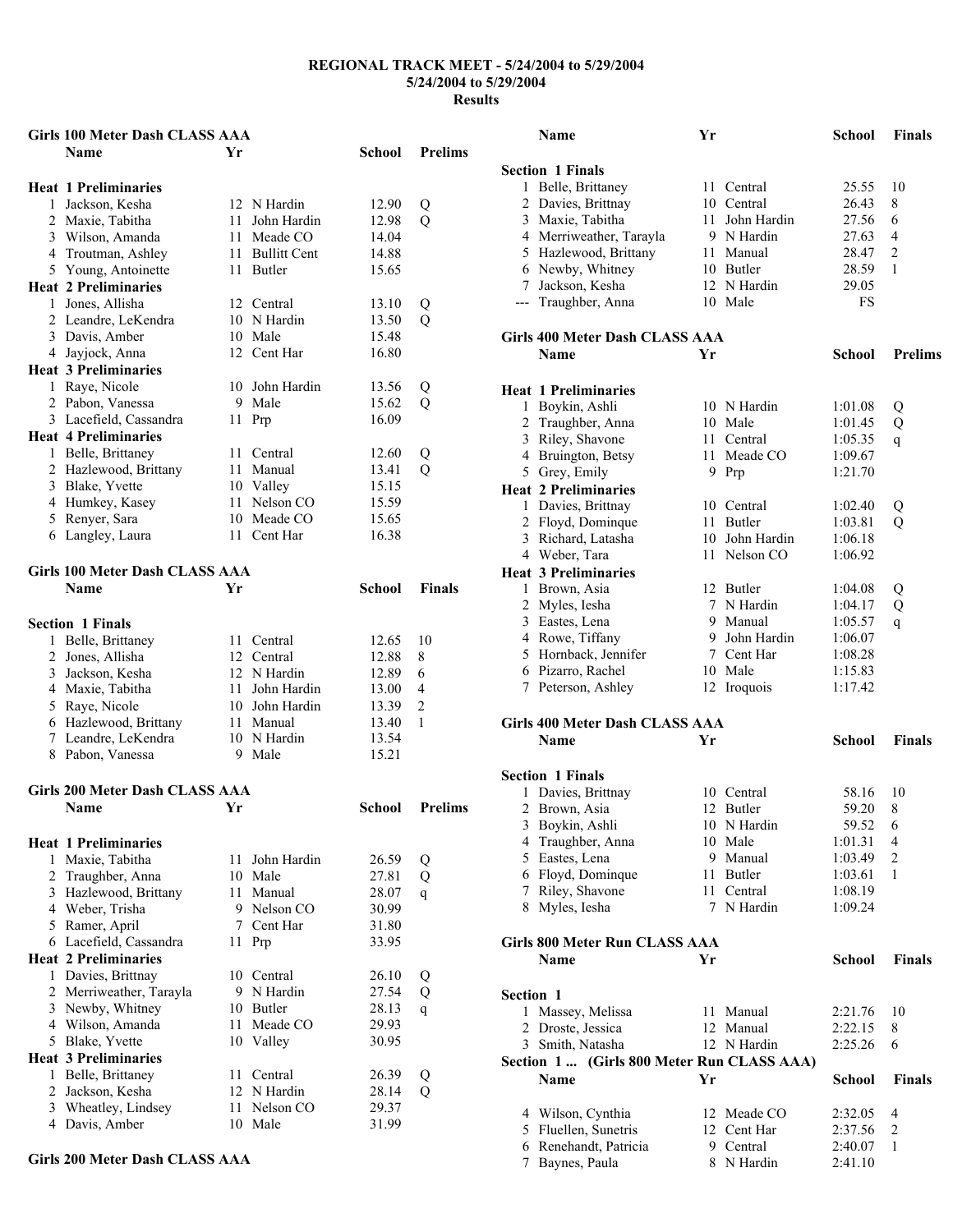|                  | Name                                  | Yr  |                      | School             | Finals         |
|------------------|---------------------------------------|-----|----------------------|--------------------|----------------|
|                  | Girls 100 Meter Hurdles CLASS AAA     |     |                      |                    |                |
|                  |                                       |     |                      |                    |                |
|                  | 5 Manaigo, LaPrecious                 |     | 9 Iroquois           | 20.94              |                |
|                  | 3 Gowdy, Destiny<br>4 O'Connor, Erin  |     | 11 Bullitt Cent      | 18.67<br>20.40     | Q<br>Q         |
|                  | 2 Newby, Whitney                      |     | 10 Butler<br>10 Male | 18.42              | Q              |
|                  | 1 Cabrera, Nicole                     |     | 10 John Hardin       | 16.22              | Q              |
|                  | <b>Heat 2 Preliminaries</b>           |     |                      |                    |                |
|                  | 6 Stringer, Dana                      |     | 9 Cent Har           | 22.38              |                |
|                  | 5 Parry, Erin                         |     | 9 Butler             | 21.01              |                |
|                  | 4 Smyzer, Jacques                     |     | 9 Central            | 20.32              | $\overline{Q}$ |
| 3                | Jackson, Danielle                     |     | 9 N Hardin           | 19.13              | Q              |
| $\overline{2}$   | Reed, Jessica                         |     | 10 Iroquois          | 18.39              | Q              |
| 1                | Wagenseller, Shelby                   |     | 7 Male               | 17.45              | Q              |
|                  | <b>Heat 1 Preliminaries</b>           |     |                      |                    |                |
|                  |                                       |     |                      |                    |                |
|                  | <b>Name</b>                           | Yr  |                      | School             | <b>Prelims</b> |
|                  | Girls 100 Meter Hurdles CLASS AAA     |     |                      |                    |                |
|                  |                                       |     |                      |                    |                |
|                  | 8 Goodman, Sarah                      |     | 9 Butler             | 18:11.40           |                |
|                  | 7 Ormay, Emily                        |     | 9 Male               | 15:22.35           |                |
| 6                | Wiggington, Annie                     |     | 8 Nelson CO          | 15:00.40           | 1              |
|                  | 5 Cook, Meranda                       |     | 7 N Hardin           | 14:37.85           | $\overline{2}$ |
|                  | 4 Gimboys, Katarina                   |     | 5 John Hardin        | 13:30.21           | 4              |
| 3                | Mattingly, Maggie                     |     | 6 John Hardin        | 13:15.23           | 6              |
|                  | 2 Pellegrini, Emily                   |     | 11 Manual            | 12:37.27           | 8              |
| 1                | Hamm, Christina                       | 11  | Manual               | 12:17.05           | 10             |
| Section 1        |                                       |     |                      |                    |                |
|                  | Name                                  | Yr  |                      |                    | <b>Finals</b>  |
|                  | Girls 3200 Meter Run CLASS AAA        |     |                      | <b>School</b>      |                |
|                  |                                       |     |                      |                    |                |
|                  | 14 Weatherhead, Meagen                | 11  | Butler               | 8:13.82            |                |
| 13               | Hunt, Brittany                        | 11  | <b>Doss</b>          | 8:11.06            |                |
|                  | 12 Duffy, Kelly                       |     | 9 Butler             | 8:09.19            |                |
| 11               | Fife, Alyson                          |     | 12 Prp               | 7:31.17            |                |
|                  | 10 Stringer, Dana                     |     | 9 Cent Har           | 7:28.47            |                |
|                  | 9 Patterson, Kandyce                  | 11- | Meade CO             | 6:36.11            |                |
| 8                | Hart, Kara                            |     | 10 Meade CO          | 6:14.22            |                |
| $7\phantom{.0}$  | Nason, Nicole                         |     | 9 Male               | 6:07.65            |                |
|                  | 6 Gimboys, Katarina                   |     | 5 John Hardin        | 6:07.61            | 1              |
| 5                | Baynes, Paula                         |     | 8 N Hardin           | 5:53.52            | 2              |
|                  | 4 Mattingly, Maggie                   |     | 6 John Hardin        | 5:46.84            | 4              |
|                  | 3 Henry, Casey                        |     | 9 Manual             | 5:46.09            | 6              |
|                  | 2 Smith, Natasha                      |     | 12 N Hardin          | 5:39.13            | 8              |
| 1                | Massey, Melissa                       |     | 11 Manual            | 5:13.24            | 10             |
| <b>Section 1</b> |                                       |     |                      |                    |                |
|                  |                                       |     |                      |                    |                |
|                  | <b>Name</b>                           | Yr  |                      | <b>School</b>      | Finals         |
|                  | Girls 1600 Meter Run CLASS AAA        |     |                      |                    |                |
|                  |                                       |     |                      |                    |                |
|                  | 16 Koonce, Jasmine<br>17 Fife, Alyson | 8   | Doss<br>12 Prp       | 3:25.92<br>3:32.31 |                |
|                  | 15 Robbins, Jessica                   |     | 10 Male              | 3:00.93            |                |
|                  | 14 Flatt, Stacey                      |     | 10 Prp               | 2:58.12            |                |
|                  | 13 Hawks, Ally                        |     | Butler               | 2:57.20            |                |
|                  | 12 Patterson, Kandyce                 |     | 11 Meade CO          | 2:55.95            |                |
| 11               | Vogel, Danielle                       |     | 10 John Hardin       | 2:48.22            |                |
|                  | 10 Trombley, Amanda                   |     | 10 Cent Har          | 2:48.18            |                |
|                  | 9 Deveau, Katie                       |     | 9 John Hardin        | 2:47.05            |                |
| 8                | Smialek, Ashley                       |     | 9 Male               | 2:45.24            |                |
|                  |                                       |     |                      |                    |                |

### **Section 1 Finals**  1 Cabrera, Nicole 10 John Hardin 16.41 10 2 Wagenseller, Shelby 7 Male 17.48 8 3 Newby, Whitney 10 Butler 17.60 6 4 Gowdy, Destiny 10 Male 19.05 4 5 Jackson, Danielle 9 N Hardin 19.22 2 6 O'Connor, Erin 11 Bullitt Cent 20.03 1 7 Smyzer, Jacques 9 Central 20.75 **Girls 300 Meter Hurdles CLASS AAA Name Yr School Finals Section 1**  1 Cabrera, Nicole 10 John Hardin 48.77 10 2 Wagenseller, Shelby 7 Male 49.54 8 3 Pitcock, Jean 9 Cent Har 51.20 6 4 Jackson, Danielle 9 N Hardin 53.30 4 5 Smyzer, Jacques 9 Central 54.14 2 6 West, Amanda 12 Butler 56.37 1 7 Heil, Millie 11 Nelson CO 58.02 8 Toczko, Ashely 11 Cent Har 59.60 **Girls 4x100 Meter Relay CLASS AAA Team Relay Finals Section 1**  1 Central A 51.54 10<br>1) Belle. Brittanev 11 2) Jones. Allisha 12 1) Belle, Brittaney 11<br>3) Evans, Lecreasa 10 3) Evans, Lecreasa 10 4) McCellon, Andrewa 10<br>5) Taylor, Tiffany 11 6) Renehandt, Patricia 9 6) Renehandt, Patricia 9 2 North Hardin A 52.01 8 1) Merriweather, Tarayla 9 2) Jackson, Kesha 12 3) Myles, Iesha 7 4) Leandre, LeKendra 10 5) Holmes, Shianta 8 6) Johnson, Quiana 12 3 Central Hardin A 55.56 6 1) Pitcock, Jean 9 2) Zoeller, Kara 12 3) Toczko, Ashely 11 4) Smith, Beth 11 5) Barren, Lauren 10 4 Iroquois A 56.12 4 1) Duncan, Deiona 12 2) Foster, Marquita 11 3) Camp, Kalesha 9 4) Manaigo, LaPrecious 9<br>5) Peterson, Ashley 12 6) Cowden, Steisha 9 5) Peterson, Ashley 12 5 Meade County A 57.19 2 1) McIntosh, Erin 10 2) Miller, Allyn 11<br>3) Wilson, Amanda 11 4) Renyer, Sara 10 3) Wilson, Amanda 11 5) Bruington, Betsy 11 6) Wright, Meridith 9 6 Nelson County A 57.84 1 1) Humkey, Kasey 11 2) Kaela, Bowling 11 3) Weber, Trisha 9 4) Wheatley, Lindsey 11 **Section 1 ... (Girls 4x100 Meter Relay CLASS AAA) Team Relay Finals**  7 Pleasure Ridge Park A 1:06.14 1) Grey, Emily 9 2) Hausler, Devon 10 3) Lacefield, Cassandra 11 4) Edwards, Shyniqua 10 5) Tramber, Ciara 8 -- Male A DO 1) Sydnor, Tiandra 9 2) Pabon, Vanessa 9

3) Gowdy, Destiny 10 4) Breckinridge, Brittany 10 5) Davis, Amber 10 6) Nido, Amanda 9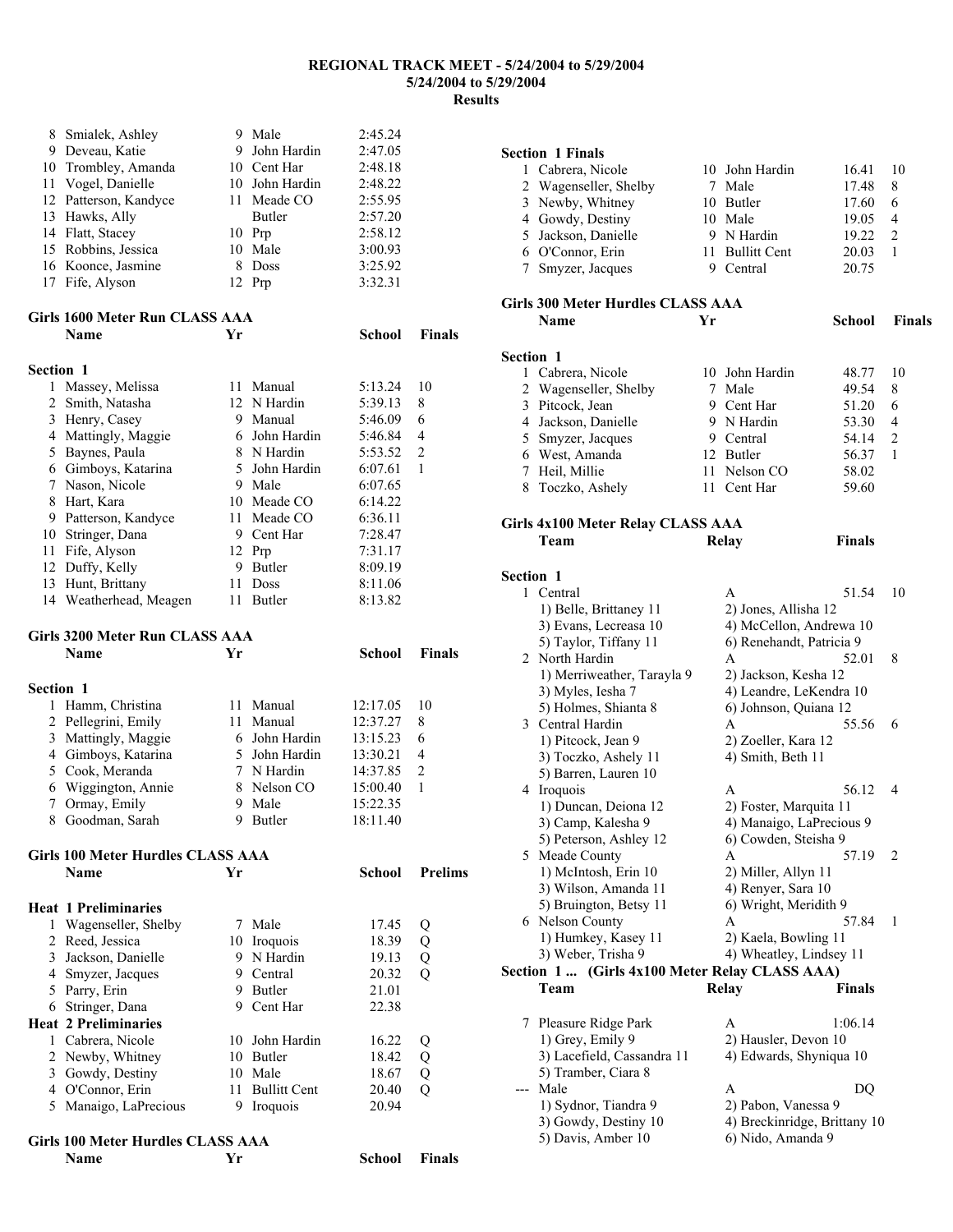# **Girls 4x200 Meter Relay CLASS AAA Team Relay Prelims**

|   | <b>Heat 1 Preliminaries</b>  |                            |   |
|---|------------------------------|----------------------------|---|
| 1 | John Hardin                  | 1:49.58<br>A               | Q |
|   | 1) Maxie, Tabitha 11         | 2) Poirier, Jerica 9       |   |
|   | 3) Raye, Nicole 10           | 4) Cabrera, Nicole 10      |   |
|   | 5) Rowe, Tiffany 9           |                            |   |
| 2 | Butler                       | 1:51.75<br>A               | Q |
|   | 1) Smith, Kendra 12          | 2) Floyd, Dominque 11      |   |
|   | 3) Newby, Whitney 10         | 4) Turner, Brittani 11     |   |
|   | 5) Brown, Asia 12            |                            |   |
| 3 | Male                         | 1:52.29<br>A               | Q |
|   | 1) Gowdy, Destiny 10         | 2) Sydnor, Tiandra 9       |   |
|   | 3) Traughber, Anna 10        | 4) Wagenseller, Shelby 7   |   |
|   | 5) Breckinridge, Brittany 10 | 6) Pabon, Vanessa 9        |   |
| 4 | Meade County                 | A<br>2:01.38               | Q |
|   | 1) Wilson, Natalie 11        | 2) Miller, Allyn 11        |   |
|   | 3) McIntosh, Erin 10         | 4) Wilson, Amanda 11       |   |
|   | 5) Bruington, Betsy 11       | 6) Wright, Meridith 9      |   |
| 5 | Pleasure Ridge Park          | 2:21.02<br>A               |   |
|   | 1) Flatt, Stacey 10          | 2) Grey, Emily 9           |   |
|   | 3) Fife, Alyson 12           | 4) Lacefield, Cassandra 11 |   |
|   | 5) Tramber, Ciara 8          | 6) Hausler, Devon 10       |   |
|   | <b>Heat 2 Preliminaries</b>  |                            |   |
| 1 | Central                      | 1:46.80<br>A               | Q |
|   | 1) Belle, Brittaney 11       | 2) McCellon, Andrewa 10    |   |
|   | 3) Davies, Brittnay 10       | 4) Jones, Allisha 12       |   |
|   | 5) Smyzer, Jacques 9         | 6) Evans, Lecreasa 10      |   |
| 2 | North Hardin                 | A<br>1:53.98               | Q |
|   | 1) Johnson, Quiana 12        | 2) Jackson, Danielle 9     |   |
|   | 3) Merriweather, Tarayla 9   | 4) Myles, Iesha 7          |   |
|   | 5) Holmes, Shianta 8         | 6) Leandre, LeKendra 10    |   |
| 3 | Central Hardin               | 1:59.84<br>A               | Q |
|   | 1) Pitcock, Jean 9           | 2) Zoeller, Kara 12        |   |
|   | 3) Toczko, Ashely 11         | 4) Smith, Beth 11          |   |
|   | 5) Hornback, Jennifer 7      | 6) Barren, Lauren 10       |   |
| 4 | Iroquois                     | 2:00.21<br>A               | Q |
|   | 1) Foster, Marquita 11       | 2) Cowden, Steisha 9       |   |
|   | 3) Manaigo, LaPrecious 9     | 4) Peterson, Ashley 12     |   |
|   | 5) Camp, Kalesha 9           | 6) Duncan, Deiona 12       |   |
| 5 | Nelson County                | 2:06.65<br>A               |   |
|   | 1) Weber, Amy 12             | 2) Humkey, Kasey 11        |   |
|   | 3) Kaela, Bowling 11         | 4) Weber, Trisha 9         |   |

#### **Girls 4x200 Meter Relay CLASS AAA Team Relay Finals**

| <b>Section 1 Finals</b>    |                         |         |    |
|----------------------------|-------------------------|---------|----|
| 1 Central                  | A                       | 1:45.33 | 10 |
| 1) Belle, Brittaney 11     | 2) McCellon, Andrewa 10 |         |    |
| 3) Davies, Brittnay 10     | 4) Jones, Allisha 12    |         |    |
| 5) Smyzer, Jacques 9       | 6) Evans, Lecreasa 10   |         |    |
| 2 John Hardin              | A                       | 1:49.20 | 8  |
| 1) Maxie, Tabitha 11       | 2) Poirier, Jerica 9    |         |    |
| 3) Raye, Nicole 10         | 4) Cabrera, Nicole 10   |         |    |
| 5) Rowe, Tiffany 9         |                         |         |    |
| 3 North Hardin             | A                       | 1:52.08 | 6  |
| 1) Johnson, Quiana 12      | 2) Jackson, Danielle 9  |         |    |
| 3) Merriweather, Tarayla 9 | 4) Leandre, LeKendra 10 |         |    |
| 5) Holmes, Shianta 8       | 6) Myles, Iesha 7       |         |    |
| 4 Male                     | A                       | 1:53.03 | 4  |
| 1) Gowdy, Destiny 10       | 2) Sydnor, Tiandra 9    |         |    |

|           | 3) Traughber, Anna 10                          | 4) Wagenseller, Shelby 7                   |    |
|-----------|------------------------------------------------|--------------------------------------------|----|
|           | 5) Breckinridge, Brittany 10                   | 6) Pabon, Vanessa 9                        |    |
|           | 5 Central Hardin                               | A<br>1:59.26                               | 2  |
|           | 1) Pitcock, Jean 9                             | 2) Zoeller, Kara 12                        |    |
|           | 3) Toczko, Ashely 11                           | 4) Smith, Beth 11                          |    |
|           | 5) Hornback, Jennifer 7                        | 6) Barren, Lauren 10                       |    |
|           | 6 Iroquois                                     | 1:59.74<br>A                               | 1  |
|           | 1) Foster, Marquita 11                         | 2) Cowden, Steisha 9                       |    |
|           | 3) Manaigo, LaPrecious 9                       | 4) Peterson, Ashley 12                     |    |
|           | 5) Camp, Kalesha 9                             | 6) Duncan, Deiona 12                       |    |
|           | 7 Meade County                                 | A<br>2:00.27                               |    |
|           | 1) Wilson, Natalie 11                          | 2) Miller, Allyn 11                        |    |
|           | 3) McIntosh, Erin 10                           | 4) Wilson, Amanda 11                       |    |
|           | 5) Bruington, Betsy 11                         | 6) Wright, Meridith 9                      |    |
|           | Butler                                         | A<br>DQ                                    |    |
|           | 1) Smith, Kendra 12                            | 2) Floyd, Dominque 11                      |    |
|           | 3) Newby, Whitney 10                           | 4) Turner, Brittani 11                     |    |
|           | 5) Brown, Asia 12                              |                                            |    |
|           |                                                |                                            |    |
|           | Girls 4x400 Meter Relay CLASS AAA              |                                            |    |
|           | Team                                           | <b>Finals</b><br><b>Relay</b>              |    |
|           |                                                |                                            |    |
| Section 1 |                                                |                                            |    |
| 1.        | Central Hardin                                 | 4:25.19<br>A                               | 4  |
|           | 1) Hornback, Jennifer 7                        | 2) Fluellen, Sunetris 12                   |    |
|           | 3) Pitcock, Jean 9                             | 4) Smith, Beth 11                          |    |
|           | 5) Zoeller, Kara 12                            | 6) Toczko, Ashely 11                       |    |
|           | 2 Meade County                                 | 4:36.54<br>A                               |    |
|           | 1) Bruington, Betsy 11                         | 2) Miller, Allyn 11                        |    |
|           | 3) Wilson, Cynthia 12                          | 4) Wright, Meridith 9                      |    |
|           | 5) Patterson, Kandyce 11                       |                                            |    |
| Section 2 |                                                |                                            |    |
|           | Central                                        |                                            |    |
| 1         |                                                | 4:11.33<br>A                               | 10 |
|           | 1) Riley, Shavone 11                           | 2) Jones, Allisha 12                       |    |
|           | 3) McCellon, Andrewa 10                        | 4) Davies, Brittnay 10                     |    |
|           | 5) Renehandt, Patricia 9                       | 6) Goode, Gabrielle 10                     |    |
|           | Section 2  (Girls 4x400 Meter Relay CLASS AAA) |                                            |    |
|           | Team                                           | <b>Relay</b><br>Finals                     |    |
|           |                                                | A                                          |    |
|           | 2 North Hardin                                 | 4:19.15                                    | 8  |
|           | 1) Jackson, Danielle 9                         | 2) Smith, Natasha 12                       |    |
|           | 3) Boykin, Ashli 10<br>5) Jackson, Kesha 12    | 4) Myles, Iesha 7                          |    |
| 3         | Dupont Manual                                  | 6) Merriweather, Tarayla 9<br>4:20.37<br>A | 6  |
|           | 1) Sickles, Ariel 10                           | 2) Massey, Melissa 11                      |    |
|           | 3) Eastes, Lena 9                              | 4) Droste, Jessica 12                      |    |
|           | 5) Schumann, Christina 12                      | 6) Cannon, Tiara 11                        |    |
| 4         | Male                                           | 4:28.08<br>A                               | 2  |
|           | 1) Gowdy, Destiny 10                           | 2) Smialek, Ashley 9                       |    |
|           | 3) Wagenseller, Shelby 7                       | 4) Traughber, Anna 10                      |    |
|           | 5) Robbins, Jessica 10                         | 6) Pizarro, Rachel 10                      |    |
| 5         | John Hardin                                    | A<br>4:29.16                               | 1  |
|           | 1) Cabrera, Nicole 10                          | 2) Rowe, Tiffany 9                         |    |
|           | 3) Raye, Nicole 10                             | 4) Richard, Latasha 10                     |    |
|           | 5) Poirier, Jerica 9                           |                                            |    |
|           | 6 Nelson County                                | 4:34.24<br>A                               |    |
|           | 1) Weber, Amy 12                               | 2) Wheatley, Lindsey 11                    |    |
|           | 3) Atcher, Alaina 12                           | 4) Weber, Tara 11                          |    |
| 7         | Butler                                         | A<br>4:38.19                               |    |
|           | 1) Floyd, Dominque 11                          | 2) Newby, Whitney 10                       |    |
|           | 3) Smith, Kendra 12<br>5) Brown, Asia 12       | 4) Turner, Brittani 11                     |    |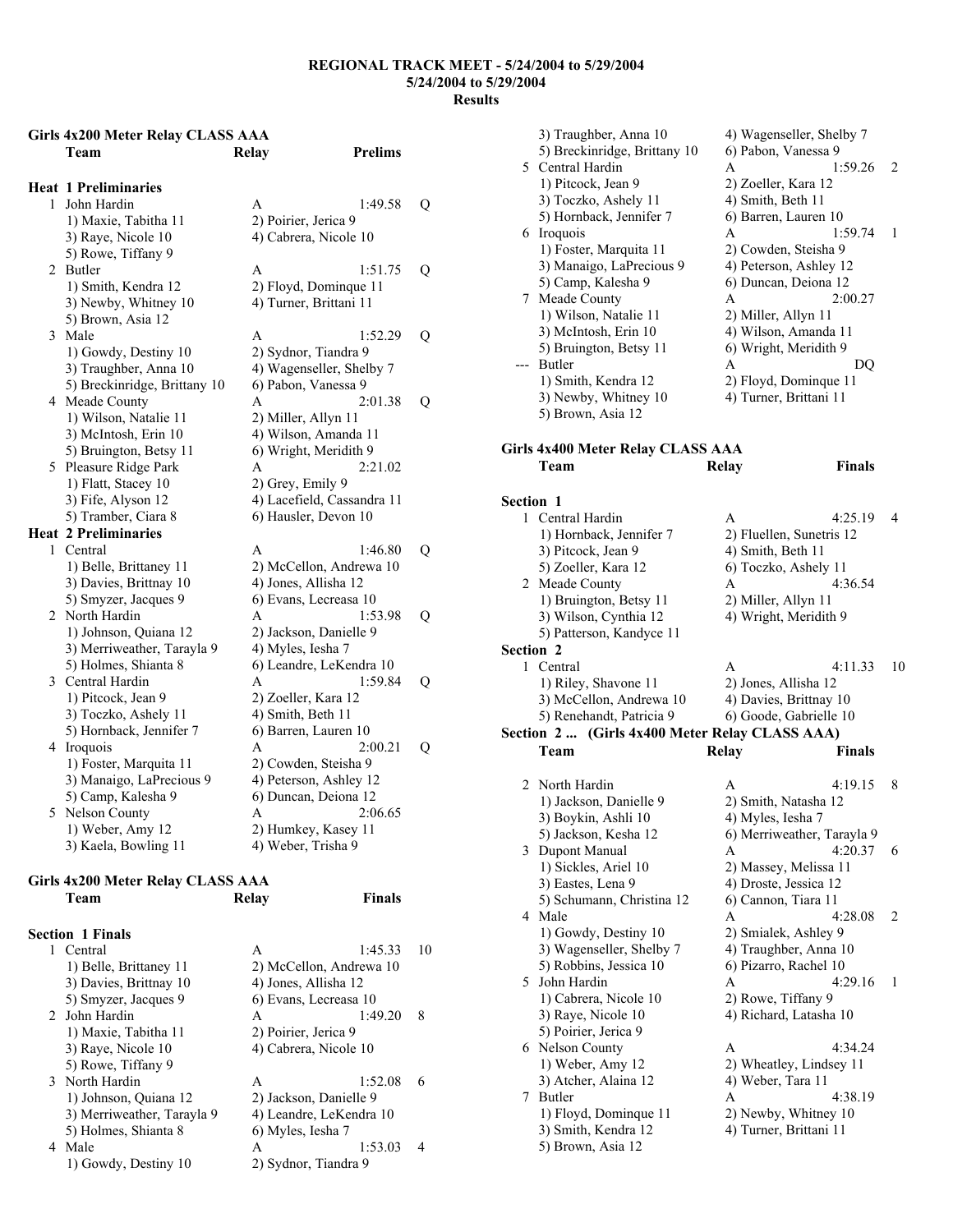## **Girls 4x800 Meter Relay CLASS AAA Team Relay Finals**

| <b>Section 1</b> |                          |                           |          |                |
|------------------|--------------------------|---------------------------|----------|----------------|
|                  | 1 Dupont Manual          | A                         | 9:54.55  | 10             |
|                  | 1) Droste, Jessica 12    | 2) Eastes, Lena 9         |          |                |
|                  | 3) Massey, Melissa 11    | 4) Hamm, Christina 11     |          |                |
|                  | 5) Henry, Casey 9        | 6) Sickles, Ariel 10      |          |                |
|                  | 2 North Hardin           | A                         | 10:06.94 | 8              |
|                  | 1) Boykin, Ashli 10      | 2) Baynes, Paula 8        |          |                |
|                  | 3) Windham, Chandler 7   | 4) Smith, Natasha 12      |          |                |
|                  | 5) Newton, Sam 12        | 6) Cook, Meranda 7        |          |                |
|                  | 3 Male                   | A                         | 11:18.43 | 6              |
|                  | 1) Nason, Nicole 9       | 2) Pizarro, Rachel 10     |          |                |
|                  | 3) Smialek, Ashley 9     | 4) Robbins, Jessica 10    |          |                |
|                  | 5) Nido, Amanda 9        | 6) Ormay, Emily 9         |          |                |
|                  | 4 Meade County           | $\mathsf{A}$              | 11:22.24 | $\overline{4}$ |
|                  | 1) Hart, Kara 10         | 2) Patterson, Kandyce 11  |          |                |
|                  | 3) Wilson, Natalie 11    | 4) Wilson, Cynthia 12     |          |                |
|                  | 5) Wilson, Amanda 11     |                           |          |                |
|                  | 5 John Hardin            | A                         | 11:29.79 | $\overline{2}$ |
|                  | 1) Deveau, Katie 9       | 2) Vogel, Danielle 10     |          |                |
|                  | 3) Jenkins, Cassy 10     | 4) Mattingly, Maggie 6    |          |                |
|                  | 5) Gimboys, Katarina 5   |                           |          |                |
|                  | 6 Central                | A                         | 11:35.10 | 1              |
|                  | 1) Riley, Shavone 11     | 2) Smyzer, Jacques 9      |          |                |
|                  | 3) Renehandt, Patricia 9 | 4) Goode, Gabrielle 10    |          |                |
|                  | 5) Crowdus, Nicole 10    |                           |          |                |
|                  | 7 Central Hardin         | A                         | 11:47.90 |                |
|                  | 1) Trombley, Amanda 10   | 2) Barren, Lauren 10      |          |                |
|                  | 3) Gray, Catherine 7     | 4) Ramer, April 7         |          |                |
|                  | 5) Crume, Brittan 7      |                           |          |                |
| 8                | Butler                   | A                         | 13:39.89 |                |
|                  | 1) Duffy, Kelly 9        | 2) Weatherhead, Meagen 11 |          |                |
|                  | 3) Hawks, Ally           | 4) West, Amanda 12        |          |                |
|                  | 5) Parry, Erin 9         | 6) Goodman, Sarah 9       |          |                |

# **Boys 100 Meter Dash CLASS AAA**

|              | <b>Boys 100 Meter Dash CLASS AAA</b> |    |                 |        |                |
|--------------|--------------------------------------|----|-----------------|--------|----------------|
|              | Name                                 | Yr |                 | School | <b>Prelims</b> |
|              | <b>Heat 1 Preliminaries</b>          |    |                 |        |                |
| $\mathbf{1}$ | Brown, Wesley                        |    | 12 Prp          | 11.60  | Q              |
|              | 2 Fields, Kevin                      |    | 10 Manual       | 11.71  | Q              |
|              | 3 Williams, Daryl                    |    | 11 Cent Har     | 12.35  |                |
|              | 4 Myers, Ricky                       |    | 10 Bullitt Cent | 12.57  |                |
|              | <b>Heat 2 Preliminaries</b>          |    |                 |        |                |
| $\mathbf{1}$ | Spalding, Shawn                      |    | 10 St. X        | 11.35  | Q              |
|              | 2 Fredrick, Corey                    |    | 12 Central      | 11.73  | Q              |
|              | 3 Ruff, Jeremy                       |    | 11 Prp          | 11.74  |                |
| 4            | Ford, Avery                          |    | 10 Valley       | 12.15  |                |
|              | 5 Carter, Brandon                    |    | 10 Doss         | 12.83  |                |
|              | 6 Harris, Trey                       |    | 10 Butler       | 12.98  |                |
|              | <b>Heat 3 Preliminaries</b>          |    |                 |        |                |
|              | 1 Watson, Kevin                      |    | 12 N Hardin     | 11.44  | Q              |
|              | 2 Foster, Andre                      |    | 12 Central      | 11.46  | Q              |
|              | 3 Cogan, Connor                      |    | 10 St. X        | 12.08  |                |
| 4            | Parker, Eric                         |    | 10 Valley       | 12.48  |                |
|              | --- Webb, Norman                     | 9  | Male            | DQ     |                |
|              | <b>Heat 4 Preliminaries</b>          |    |                 |        |                |
| 1            | Applewhite, Danilo                   |    | 11 Cent Har     | 11.27  | Q              |
|              | 2 Overall, Nathan                    |    | 10 Male         | 11.66  | Q              |
|              | 3 White, Javeare                     |    | 10 Manual       | 11.78  |                |
| 4            | Brown, Cecil                         |    | 12 Butler       | 12.06  |                |
|              |                                      |    |                 |        |                |

|                | 5 Dean, Alex                         |      | 11 John Hardin                  | 12.09         |                |
|----------------|--------------------------------------|------|---------------------------------|---------------|----------------|
|                | --- Cawthorn, Billy                  |      | 10 Bullitt Cent                 | DNF           |                |
|                |                                      |      |                                 |               |                |
|                |                                      |      |                                 |               |                |
|                | <b>Boys 100 Meter Dash CLASS AAA</b> |      |                                 |               |                |
|                | <b>Name</b>                          | Yr   |                                 | School        | <b>Finals</b>  |
|                |                                      |      |                                 |               |                |
|                | <b>Section 1 Finals</b>              |      |                                 |               |                |
|                | 1 Applewhite, Danilo                 | 11 - | Cent Har                        | 11.25         | 10             |
|                | 2 Brown, Wesley                      |      | 12 Prp                          | 11.34         | 8              |
|                |                                      |      |                                 |               |                |
|                | 3 Foster, Andre                      |      | 12 Central                      | 11.49         | 6              |
|                | 4 Watson, Kevin                      |      | 12 N Hardin                     | 11.51         | 4              |
|                | 5 Spalding, Shawn                    |      | 10 St. X                        | 11.53         | 2              |
|                | 6 Fredrick, Corey                    |      | 12 Central                      | 11.63         | 1              |
|                | 7 Fields, Kevin                      |      | 10 Manual                       | 11.66         |                |
|                | 8 Overall, Nathan                    |      | 10 Male                         | 11.76         |                |
|                |                                      |      |                                 |               |                |
|                |                                      |      |                                 |               |                |
|                | <b>Boys 200 Meter Dash CLASS AAA</b> |      |                                 |               |                |
|                | Name                                 | Yr   |                                 | School        | <b>Prelims</b> |
|                |                                      |      |                                 |               |                |
|                | <b>Heat 1 Preliminaries</b>          |      |                                 |               |                |
|                | 1 Spalding, Shawn                    |      | 10 St. X                        | 22.86         | Q              |
|                |                                      |      |                                 |               |                |
|                | 2 Fields, Kevin                      |      | 10 Manual                       | 23.61         | Q              |
|                | 3 Taylor, Travell                    |      | 10 Cent Har                     | 23.90         |                |
|                | Heat 1 Preliminaries                 |      | (Boys 200 Meter Dash CLASS AAA) |               |                |
|                | Name                                 | Yr   |                                 | School        | <b>Prelims</b> |
|                |                                      |      |                                 |               |                |
|                | 4 Dean, Alex                         |      | 11 John Hardin                  | 24.78         |                |
|                | 5 Cooksey, Nehemiah                  |      | 11 Iroquois                     | 27.38         |                |
|                |                                      |      |                                 |               |                |
|                | <b>Heat 2 Preliminaries</b>          |      |                                 |               |                |
|                | 1 Brown, Wesley                      |      | 12 Prp                          | 23.05         | Q              |
|                | 2 Fredrick, Corey                    |      | 12 Central                      | 23.46         | Q              |
|                | 3 Watson, Kevin                      |      | 12 N Hardin                     | 23.97         |                |
|                | 4 Nicholson, Josh                    |      | 12 Male                         | 24.08         |                |
|                | 5 Ernst, Sam                         |      | 12 Meade CO                     | 26.70         |                |
|                | <b>Heat 3 Preliminaries</b>          |      |                                 |               |                |
|                |                                      |      |                                 |               |                |
|                | 1 Foster, Andre                      |      | 12 Central                      | 22.94         | Q              |
|                | 2 Torres, Nick                       |      | 11 Doss                         | 22.95         | Q              |
|                | 3 Webb, Norman                       |      | 9 Male                          | 24.12         |                |
|                | 4 Brown, Cecil                       |      | 12 Butler                       | 24.17         |                |
|                | 5 Johnson, Ferantee                  |      | 9 N Hardin                      |               |                |
|                | 6 Maddox, Trent                      |      |                                 | 24.18         |                |
|                |                                      |      |                                 |               |                |
|                |                                      |      | 9 Iroquois                      | 24.39         |                |
|                | <b>Heat 4 Preliminaries</b>          |      |                                 |               |                |
|                | 1 Applewhite, Danilo                 | 11   | Cent Har                        | 22.47         | Q              |
|                | 2 Montano, Matt                      |      | 10 St. X                        | 23.37         | Q              |
|                | 3 Smith, Sherman                     | 11   | Manual                          | 23.66         |                |
|                | 4 Harris, Trey                       |      | 10 Butler                       | 25.11         |                |
|                | 5 Goode, Derek                       |      | 11 Nelson CO                    | 26.49         |                |
|                |                                      |      |                                 |               |                |
|                |                                      |      |                                 |               |                |
|                | <b>Boys 200 Meter Dash CLASS AAA</b> |      |                                 |               |                |
|                | Name                                 | Yr   |                                 | <b>School</b> | Finals         |
|                |                                      |      |                                 |               |                |
|                | <b>Section 1 Finals</b>              |      |                                 |               |                |
|                | 1 Applewhite, Danilo                 | 11   | Cent Har                        | 22.87         | 10             |
|                |                                      |      |                                 |               |                |
| $\overline{2}$ | Spalding, Shawn                      | 10   | St. X                           | 22.97         | 8              |
|                | 3 Foster, Andre                      |      | 12 Central                      | 23.13         | 6              |
|                | 4 Torres, Nick                       | 11   | Doss                            | 23.35         | 4              |
|                | 5 Montano, Matt                      |      | 10 St. X                        | 23.80         | 2              |
|                | 6 Fields, Kevin                      |      | 10 Manual                       | 23.84         | 1              |
|                | 7 Brown, Wesley                      | 12   | Prp                             | 23.94         |                |
|                | 8 Fredrick, Corey                    | 12   | Central                         | 24.11         |                |

**Boys 400 Meter Dash CLASS AAA**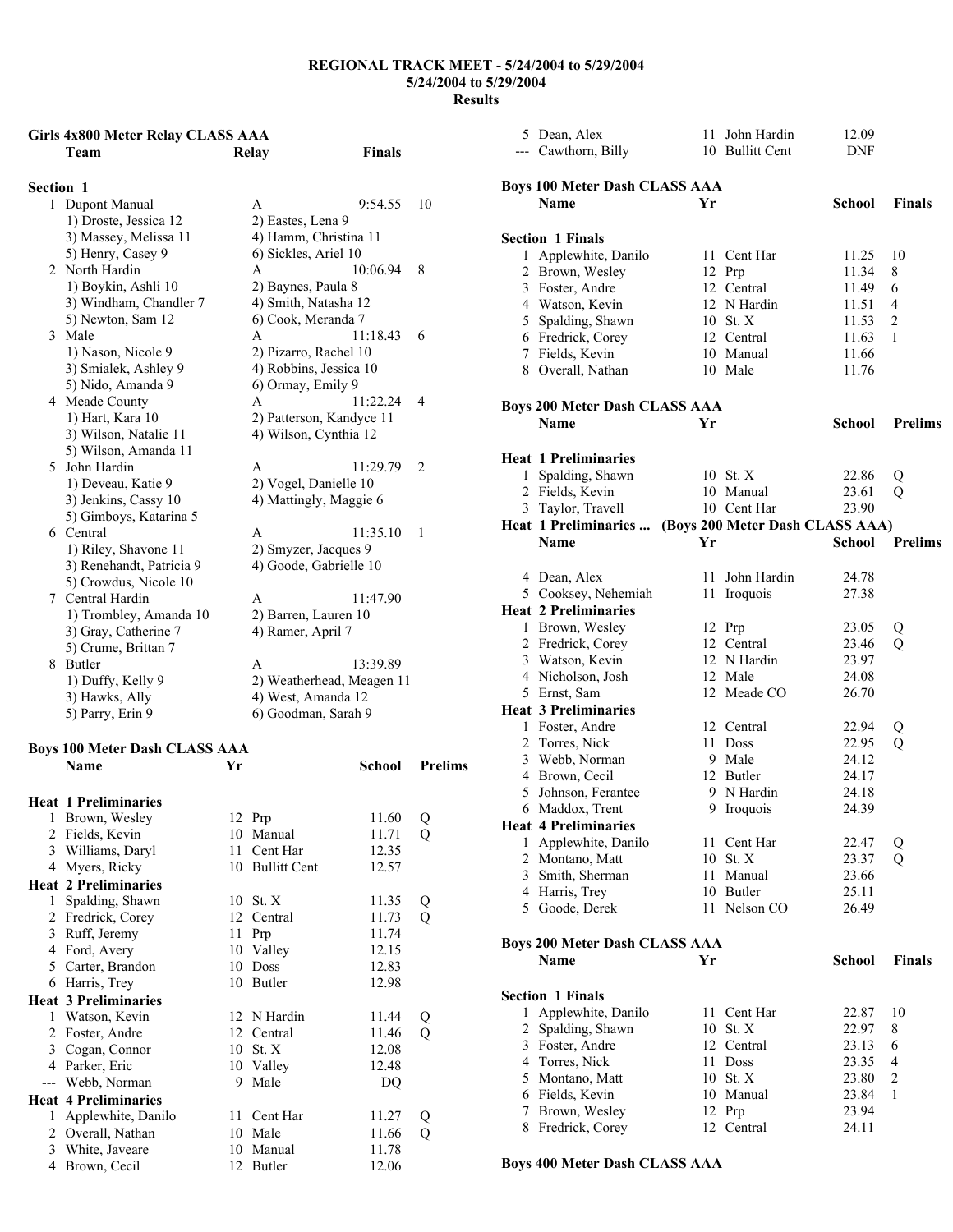|                  | Name                                 | Yr |                 | School  | <b>Prelims</b> |
|------------------|--------------------------------------|----|-----------------|---------|----------------|
|                  | <b>Heat 1 Preliminaries</b>          |    |                 |         |                |
|                  | 1 Nicholson, Josh                    |    | 12 Male         | 52.56   | Q              |
|                  | 2 Boniakowski, Paul                  | 11 | St. X           | 53.00   | Q              |
|                  | 3 Hamrick, Matt                      |    | 12 Valley       | 54.19   |                |
|                  | 4 Edwards, Tim                       | 9. | Prp             | 1:03.53 |                |
|                  | <b>Heat 2 Preliminaries</b>          |    |                 |         |                |
|                  | 1 Salazar, Travis                    |    | 12 N Hardin     | 53.45   | Q              |
|                  | 2 Pyles, Brian                       |    | 12 St. X        | 54.02   | Q              |
|                  | 3 LeBlank, Nate                      | 10 | John Hardin     | 55.35   |                |
|                  | 4 Cook, Bobby                        |    | 10 Cent Har     | 56.50   |                |
|                  | 5 Weber, Adam                        |    | 9 Nelson CO     | 56.65   |                |
|                  | 6 Hatfield, Jordan                   |    | 12 Meade CO     | 1:00.82 |                |
|                  | <b>Heat 3 Preliminaries</b>          |    |                 |         |                |
|                  | 1 Taylor, Travell                    |    | 10 Cent Har     | 52.94   | Q              |
|                  | 2 Johnson, James                     |    | 11 N Hardin     | 54.37   | Q              |
|                  | 3 Calebs, Ben                        |    | 11 Manual       | 54.94   |                |
|                  | 4 Maddox, Trent                      |    | 9 Iroquois      | 58.95   |                |
|                  | 5 Tong, Alex                         |    | 10 Butler       | 1:00.45 |                |
|                  | <b>Heat 4 Preliminaries</b>          |    |                 |         |                |
|                  | 1 Warsaw, Phillip                    | 11 | John Hardin     | 51.88   | Q              |
|                  | 2 Reynolds, Nicholas                 |    | 12 Manual       | 52.10   | Q              |
|                  | 3 Tomes, John                        | 11 | Male            | 53.35   |                |
|                  | 4 Wiseman, Josh                      | 11 | Nelson CO       | 58.42   |                |
|                  | 5 Miller, James                      |    | 9 Meade CO      | 59.36   |                |
|                  | 6 Resser, Brendan                    |    | 12 Bullitt Cent | 1:00.33 |                |
|                  | <b>Boys 400 Meter Dash CLASS AAA</b> |    |                 |         |                |
|                  | Name                                 | Yr |                 | School  | <b>Finals</b>  |
|                  |                                      |    |                 |         |                |
|                  | <b>Section 1 Finals</b>              |    |                 |         |                |
| 1                | Warsaw, Phillip                      | 11 | John Hardin     | 50.30   | 10             |
| $\overline{c}$   | Taylor, Travell                      |    | 10 Cent Har     | 51.33   | 8              |
|                  | 3 Reynolds, Nicholas                 |    | 12 Manual       | 51.68   | 6              |
|                  | 4 Nicholson, Josh                    |    | 12 Male         | 52.32   | 4              |
|                  | 5 Boniakowski, Paul                  |    | 11 St. X        | 53.19   | $\overline{2}$ |
|                  | 6 Johnson, James                     |    | 11 N Hardin     | 54.93   | 1              |
|                  | 7 Salazar, Travis                    |    | 12 N Hardin     | 55.61   |                |
|                  | --- Pyles, Brian                     |    | 12 St. X        | FS      |                |
|                  | <b>Boys 800 Meter Run CLASS AAA</b>  |    |                 |         |                |
|                  | Name                                 | Yr |                 | School  | <b>Finals</b>  |
| Section 1        |                                      |    |                 |         |                |
|                  | 1 Hall, Chris                        | 12 | Meade CO        | 1:58.74 | 10             |
| 2                | Pyles, Brian                         | 12 | St. X           | 1:58.92 | 8              |
|                  | 3 Rothschild, Daniel                 |    | 12 Manual       | 2:00.60 | 6              |
|                  | 4 Blum, Matt                         |    | 10 St. X        | 2:02.42 | 4              |
|                  | 5 Cochran, Josh                      | 12 | John Hardin     | 2:03.19 | 2              |
|                  | 6 Taylor, Reggie                     | 11 | N Hardin        | 2:04.55 | 1              |
|                  | 7 Gordon, Graham                     |    | 12 Manual       | 2:04.77 |                |
|                  | 8 Bauer, Brandon                     | 11 | Male            | 2:08.12 |                |
|                  | 9 Priddy, Wesley                     |    | 12 Cent Har     | 2:09.19 |                |
|                  | 10 Pleasant, Rex                     | 12 | Male            | 2:10.24 |                |
| 11               | Kitchens, Chris                      |    | 10 Doss         | 2:13.78 |                |
|                  | 12 Wright, Ben                       |    | 10 N Hardin     | 2:16.77 |                |
|                  | 13 Moore, Kevin                      |    | 10 Iroquois     | 2:21.55 |                |
|                  | 14 Gies, Blake                       | 12 | Nelson CO       | 2:22.82 |                |
| <b>Section 2</b> |                                      |    |                 |         |                |
| 1                | Hamrick, Matt                        |    | 12 Valley       | 2:09.37 |                |
| $\overline{2}$   | Routt, Blaine                        |    | 9 John Hardin   | 2:11.90 |                |

| 3                | Valentine, Manual                    | 9  | Central             | 2:13.57       |                |
|------------------|--------------------------------------|----|---------------------|---------------|----------------|
|                  | 4 Stone, Jeff                        |    | 11 Meade CO         | 2:14.02       |                |
|                  | 5 Oestringer, Sean                   | 11 | Prp                 | 2:15.55       |                |
|                  | 6 Buchanan, Andrew                   | 11 | Prp                 | 2:16.39       |                |
|                  | 7 Sanders, Lee                       | 11 | <b>Bullitt Cent</b> | 2:16.57       |                |
|                  | 8 Mitchell, Fred                     |    | 11 Central          | 2:18.04       |                |
|                  | 9 Moore, Brandon                     |    | 12 Bullitt Cent     | 2:22.52       |                |
|                  | 10 Duvall, JT                        |    | 11 Cent Har         | 2:25.38       |                |
|                  | 11 Whitson, Buddy                    |    | 9 Valley            | 2:25.54       |                |
|                  | 12 Bobbitt, Justin                   |    | 10 Butler           | 2:27.31       |                |
|                  | 13 Batts, Deshon                     |    | 9 Doss              | 2:28.00       |                |
|                  | 14 Alex, Hagan                       |    | 9 Nelson CO         | 2:28.84       |                |
|                  | <b>Boys 1600 Meter Run CLASS AAA</b> |    |                     |               |                |
|                  | Name                                 | Yr |                     | <b>School</b> | Finals         |
| <b>Section 1</b> |                                      |    |                     |               |                |
| 1                | Semones, Rick                        |    | 12 St. X            | 4:34.08       | 10             |
|                  | 2 Davis, Thomas                      |    | 10 St. X            | 4:34.85       | 8              |
|                  | 3 Griffin, Charles                   |    | 12 Male             | 4:42.30       | 6              |
|                  | 4 Micka, Patrick                     |    | 12 N Hardin         | 4:43.67       | 4              |
|                  | 5 Haworth, Michael                   |    | 12 Manual           | 4:44.39       | $\overline{2}$ |
|                  | 6 Schuler, John                      |    | 12 Manual           | 4:47.83       | 1              |
|                  | 7 Thompson, Nathan                   |    | 10 Meade CO         | 4:48.91       |                |
|                  | 8 Moorman, Tony                      |    | 11 Meade CO         | 4:56.95       |                |
|                  | 9 Riordan, David                     |    | 10 John Hardin      | 5:02.48       |                |
|                  | 10 Windham, Bobby                    |    | 8 N Hardin          | 5:06.01       |                |
|                  | 11 Smalley, Justin                   |    | 9 Male              | 5:23.40       |                |
|                  | 12 Priddy, Wesley                    |    | 12 Cent Har         | 5:31.84       |                |
| Section 2        |                                      |    |                     |               |                |
|                  | 1 Kitchens, Chris                    |    | 10 Doss             | 4:55.27       |                |
|                  | 2 Richmond, Tanner                   |    | 9 Nelson CO         | 5:02.79       |                |
|                  | 3 Jenkins, John                      |    | 10 John Hardin      | 5:02.90       |                |
|                  | 4 Bauder, Daniel                     |    | $10$ Prp            | 5:04.15       |                |
|                  | 5 Sanders, Lee                       | 11 | <b>Bullitt Cent</b> | 5:05.63       |                |
|                  | 6 Thad, Hardin                       |    | 8 Nelson CO         | 5:10.49       |                |
|                  | 7 Moore, Kevin                       |    | 10 Iroquois         | 5:13.76       |                |
|                  | 8 Edwards, Sam                       |    | 12 Valley           | 5:24.39       |                |
|                  | 9 Maciuba, Joe                       |    | 10 Cent Har         | 5:25.28       |                |
|                  | 10 Zimmerman, Curt                   |    | 10 Prp              | 5:26.10       |                |
|                  | 11 Price, Addison                    | 9. | <b>Butler</b>       | 5:28.67       |                |
| 12               | Moore, Brandon                       | 12 | <b>Bullitt Cent</b> | 5:37.57       |                |
|                  |                                      |    |                     |               |                |
|                  | 13 Miller, Bryan                     |    | 12 Doss             | 6:00.88       |                |
|                  | <b>Boys 3200 Meter Run CLASS AAA</b> |    |                     |               |                |
|                  | Name                                 | Yr |                     | <b>School</b> | <b>Finals</b>  |
| Section 1        |                                      |    |                     |               |                |
| 1                | Swartz, Caleb                        | 11 | John Hardin         | 9:42.77       | 10             |
|                  | 2 McLain, Scott                      | 10 | St. X               | 9:45.40       | 8              |
|                  | 3 Daly, John                         | 11 | St. X               | 9:53.16       | 6              |
|                  | 4 Schuler, John                      |    | 12 Manual           | 10:26.68      | $\overline{4}$ |
|                  | 5 Thornsberry, Jason                 |    | 11 Butler           | 10:30.67      | $\overline{c}$ |
|                  | 6 Haworth, Michael                   |    | 12 Manual           | 11:05.26      | 1              |
|                  | 7 Clites, James                      |    | 12 Meade CO         | 11:06.72      |                |
|                  | 8 Windham, Bobby                     |    | 8 N Hardin          | 11:13.60      |                |
|                  | 9 Bauder, Daniel                     | 10 | Prp                 | 11:17.16      |                |
|                  | 10 Griffin, Charles                  | 12 | Male                | 11:18.78      |                |
|                  | 11 Johnson, Michael                  |    | 9 N Hardin          | 11:27.41      |                |
|                  | 12 Sears, Jordan                     |    | 9 Meade CO          | 11:34.79      |                |
|                  | 13 Medley, Bradley                   |    | 9 Nelson CO         | 12:10.31      |                |
|                  |                                      |    |                     |               |                |
|                  | 14 Freeman, Brandon                  | 11 | John Hardin         | 12:13.03      |                |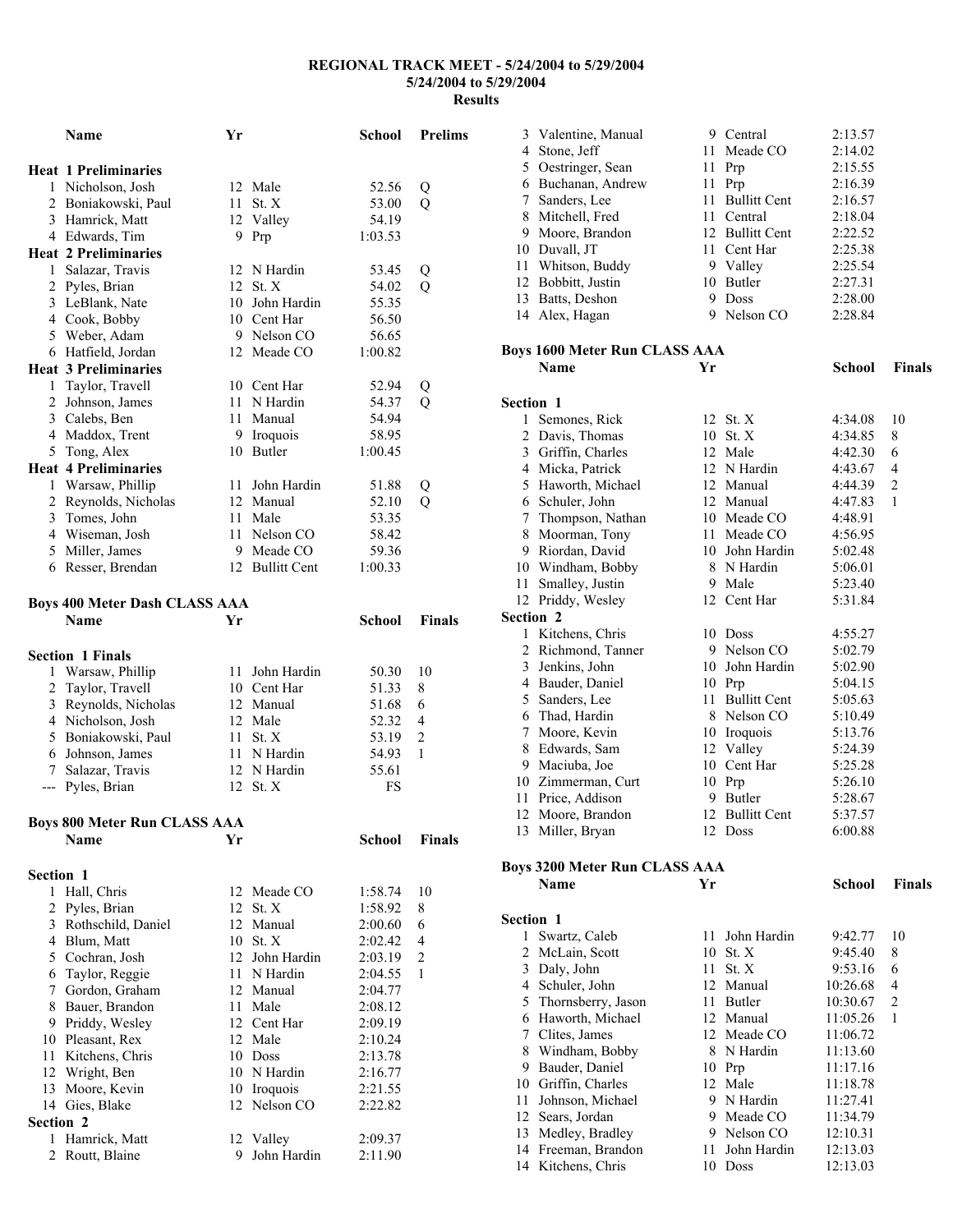| 16 Mattingly, David                              |      | 10 Male               | 12:14.99       |                |
|--------------------------------------------------|------|-----------------------|----------------|----------------|
| 17 Pedron, Andrew                                |      | 12 Cent Har           | 12:46.71       |                |
|                                                  |      |                       |                |                |
| 18 Miller, Mike                                  |      | 9 Valley              | 13:30.69       |                |
| 19 Badger, Rick                                  |      | 11 Prp                | 13:44.12       |                |
| 20 Kent, Nick                                    |      | 10 Doss               | 16:17.04       |                |
| <b>Boys 110 Meter Hurdles CLASS AAA</b>          |      |                       |                |                |
| <b>Name</b>                                      | Yr   |                       | <b>School</b>  | <b>Prelims</b> |
|                                                  |      |                       |                |                |
| <b>Heat 1 Preliminaries</b>                      |      |                       |                |                |
| 1 Lester, Terrence                               |      | 12 Male               | 15.35          | Q              |
| 2 Roberts, Deshawn                               |      | 11 Iroquois           | 16.66          | Q              |
| 3 Bennett, Jon                                   |      | 10 St. X              | 16.89          | q              |
| 4 Taylor, Josh                                   |      | 10 Doss               | 17.71          |                |
| <b>Heat 2 Preliminaries</b>                      |      |                       |                |                |
| 1 Woodrow, Scott                                 |      | 12 N Hardin           | 15.42          | Q              |
| 2 Bingham, Tyrone                                |      | 12 Prp                | 17.09          | Q              |
| 3 Farrish, Larry                                 |      | 10 Central            | 18.82          |                |
| 4 Blakely, Scott                                 |      | 9 St. X               | 19.26          |                |
| 5 Hiner, Brad                                    |      | 12 Butler             | 23.15          |                |
| <b>Heat 3 Preliminaries</b>                      |      |                       |                |                |
|                                                  |      |                       |                |                |
| 1 Bini, Calvin                                   |      | 11 N Hardin           | 15.73          | Q              |
| 2 Smith, Chris                                   |      | 12 Butler             | 16.56          | Q              |
| 3 Wooden, Kameron                                |      | 11 Cent Har           | 16.99          | $\mathbf{q}$   |
| 4 Fries, Josh                                    |      | 12 Valley             | 18.95          |                |
| 5 Lapaille, Gavin                                | 11   | Prp                   | 20.69          |                |
| <b>Boys 110 Meter Hurdles CLASS AAA</b>          |      |                       |                |                |
| <b>Name</b>                                      | Yr   |                       | <b>School</b>  | Finals         |
|                                                  |      |                       |                |                |
| <b>Section 1 Finals</b>                          |      |                       |                |                |
| 1 Woodrow, Scott                                 |      | 12 N Hardin           | 15.10          | 10             |
| 2 Bini, Calvin                                   |      | 11 N Hardin           | 15.11          | 8              |
| 3 Smith, Chris                                   |      | 12 Butler             | 16.16          | 6              |
| 4 Bennett, Jon                                   |      | 10 St. X              | 16.25          | 4              |
| 5 Wooden, Kameron                                |      | 11 Cent Har           | 16.56          | $\overline{2}$ |
| 6 Roberts, Deshawn                               | 11   | Iroquois              | 16.59          | 1              |
| 7 Bingham, Tyrone                                |      | 12 Prp                | 17.00          |                |
| --- Lester, Terrence                             |      | 12 Male               | JDQ            |                |
|                                                  |      |                       |                |                |
| <b>Boys 300 Meter Hurdles CLASS AAA</b>          |      |                       |                |                |
| Name                                             | Yr   |                       | <b>School</b>  | <b>Prelims</b> |
| <b>Heat 1 Preliminaries</b>                      |      |                       |                |                |
| 1 Lester, Terrence                               |      | 12 Male               | 42.71          | Q              |
| 2 Johnson, Ferantee                              |      | 9 N Hardin            | 44.02          | Q              |
| 3 Smith, Chris                                   |      | 12 Butler             | 44.96          | $\mathbf{q}$   |
| 4 Maddox, Trey                                   |      | 9 Iroquois            | 45.54          |                |
| 5 Blakely, Scott                                 | 9.   | St. X                 | 47.83          |                |
| <b>Heat 2 Preliminaries</b>                      |      |                       |                |                |
| 1 Woodrow, Scott                                 |      | 12 N Hardin           | 43.12          | Q              |
| 2 Wooden, Kameron                                | 11 - | Cent Har              | 43.93          | Q              |
| 3 Fries, Josh                                    |      | 12 Valley             | 44.98          |                |
|                                                  |      | 10 Doss               |                | q              |
| 4 Taylor, Josh                                   |      | 12 Prp                | 45.41          |                |
| 5 Bingham, Tyrone<br><b>Heat 3 Preliminaries</b> |      |                       | 47.52          |                |
| 1 Roberts, Deshawn                               |      |                       |                |                |
|                                                  | 11   | Iroquois              | 45.46          | Q              |
|                                                  |      |                       |                |                |
| 2 Lapaille, Gavin                                | 11   | Prp                   | 45.77          | Q              |
| 3 Farrish, Larry                                 |      | 10 Central            | 46.11          |                |
| 4 Bennett, Jon<br>5 Hiner, Brad                  |      | 10 St. X<br>12 Butler | 47.13<br>54.19 |                |

| <b>Boys 300 Meter Hurdles CLASS AAA</b> |                                         |      |                        |                |                |
|-----------------------------------------|-----------------------------------------|------|------------------------|----------------|----------------|
|                                         | Name                                    | Yr   |                        | School         | <b>Finals</b>  |
|                                         |                                         |      |                        |                |                |
|                                         | <b>Section 1 Finals</b>                 |      |                        |                |                |
| 1                                       | Woodrow, Scott                          |      | 12 N Hardin            | 40.98          | 10             |
| 2                                       | Wooden, Kameron                         |      | 11 Cent Har            | 43.17          | 8              |
|                                         | 3 Johnson, Ferantee                     |      | 9 N Hardin             | 43.78          | 6              |
|                                         | 4 Smith, Chris                          |      | 12 Butler              | 44.10          | 4              |
|                                         | 5 Lester, Terrence                      |      | 12 Male                | 44.21          | $\overline{c}$ |
|                                         | 6 Fries, Josh                           |      | 12 Valley              | 44.38          | 1              |
|                                         | 7 Roberts, Deshawn                      | 11   | Iroquois               | 46.13          |                |
|                                         | 8 Lapaille, Gavin                       | 11 - | Prp                    | 46.16          |                |
|                                         |                                         |      |                        |                |                |
|                                         | <b>Boys 4x100 Meter Relay CLASS AAA</b> |      |                        | <b>Prelims</b> |                |
|                                         | Team                                    |      | <b>Relay</b>           |                |                |
|                                         | <b>Heat 1 Preliminaries</b>             |      |                        |                |                |
| 1                                       | Male                                    |      | A                      | 44.69          | Q              |
|                                         | 1) Garr, Stephen 11                     |      | 2) Webb, Norman 9      |                |                |
|                                         | 3) Overall, Nathan 10                   |      | 4) Tomes, John 11      |                |                |
|                                         | 5) Nicholson, Josh 12                   |      | 6) Stewart, Bryant 9   |                |                |
|                                         | 2 Central                               |      | A                      | 45.39          | Q              |
|                                         | 1) Coleman, Sean 12                     |      | 2) Farrish, Larry 10   |                |                |
|                                         | 3) Fredrick, Corey 12                   |      | 4) Foster, Andre 12    |                |                |
|                                         | 5) Malone, Deshawn 9                    |      | 6) Nigel, Prince 10    |                |                |
|                                         | 3 Nelson County                         |      | A                      | 46.03          | Q              |
|                                         | 1) Wiseman, Josh 11                     |      | 2) Crepps, Stephen 11  |                |                |
|                                         | 3) Brussell, Greg 11                    |      | 4) Drake, TC 11        |                |                |
|                                         | 4 Doss                                  |      | A                      | 46.71          | Q              |
|                                         | 1) Mitchell, Darren 11                  |      | 2) VanMeter, Dustin 12 |                |                |
|                                         | 3) Torres, Nick 11                      |      | 4) Carter, Brandon 10  |                |                |
|                                         | 5) Mitchell, Deshawn 9                  |      | 6) Smith, Antoine 10   |                |                |
|                                         | 5 Butler                                |      | Α                      | 50.13          |                |
|                                         | 1) Harris, Trey 10                      |      | $2)$ Tong, Alex 10     |                |                |
|                                         | 3) Howe, Corey 11                       |      | 4) Smith, Steve 11     |                |                |
|                                         | 5) Hiner, Brad 12                       |      |                        |                |                |
|                                         | --- Central Hardin                      |      | A                      | DNF            |                |
|                                         | 1) Hinton, Bobby 12                     |      | 2) Diaz, David 11      |                |                |
|                                         | 3) Wooden, Kameron 11                   |      | 4) Williams, Daryl 11  |                |                |
|                                         | 5) Goodman, Greg 11                     |      | 6) Embree, Adrian 12   |                |                |
|                                         | <b>Heat 2 Preliminaries</b>             |      |                        |                |                |
|                                         | 1 North Hardin                          |      | A                      | 44.55          | Q              |
|                                         | 1) Bini, Calvin 11                      |      | 2) Dew, Asa 12         |                |                |
|                                         | 3) Watson, Kevin 12                     |      | 4) Horne, Cornelius 11 |                |                |
|                                         | 5) Woodrow, Scott 12                    |      |                        |                |                |
|                                         | 2 Pleasure Ridge Park                   |      | A                      | 45.10          | Q              |
|                                         | 1) Brown, Wesley 12                     |      | 2) Hendricks, Cory 11  |                |                |
|                                         | 3) Straughter, Rashaud 11               |      | 4) Ruff, Jeremy 11     |                |                |
|                                         | 5) Guy, Demitrius 11                    |      | 6) Miller, William 12  |                |                |
|                                         | 3 Dupont Manual                         |      | А                      | 45.45          | Q              |
|                                         | 1) Woods, Vance 10                      |      | 2) White, Javeare 10   |                |                |
|                                         | 3) Smith, Sherman 11                    |      | 4) Fields, Kevin 10    |                |                |
|                                         | 5) Reynolds, Nicholas 12                |      | 6) Carter, Lavon 10    |                |                |
|                                         | 4 St. Xavier                            |      | Α                      | 46.49          | Q              |
|                                         | 1) Cogan, Connor 10                     |      | 2) Stough, John 12     |                |                |
|                                         | 3) Jensen, Carey 10                     |      | 4) Montano, Matt 10    |                |                |
|                                         | 5) Russ, Josh 11                        |      | 6) Bennett, Jon 10     |                |                |
|                                         |                                         |      |                        |                |                |
|                                         | Boys 4x100 Meter Relay CLASS AAA        |      |                        |                |                |
|                                         | Team                                    |      | Relay                  | <b>Finals</b>  |                |
|                                         |                                         |      |                        |                |                |

**Section 1 Finals**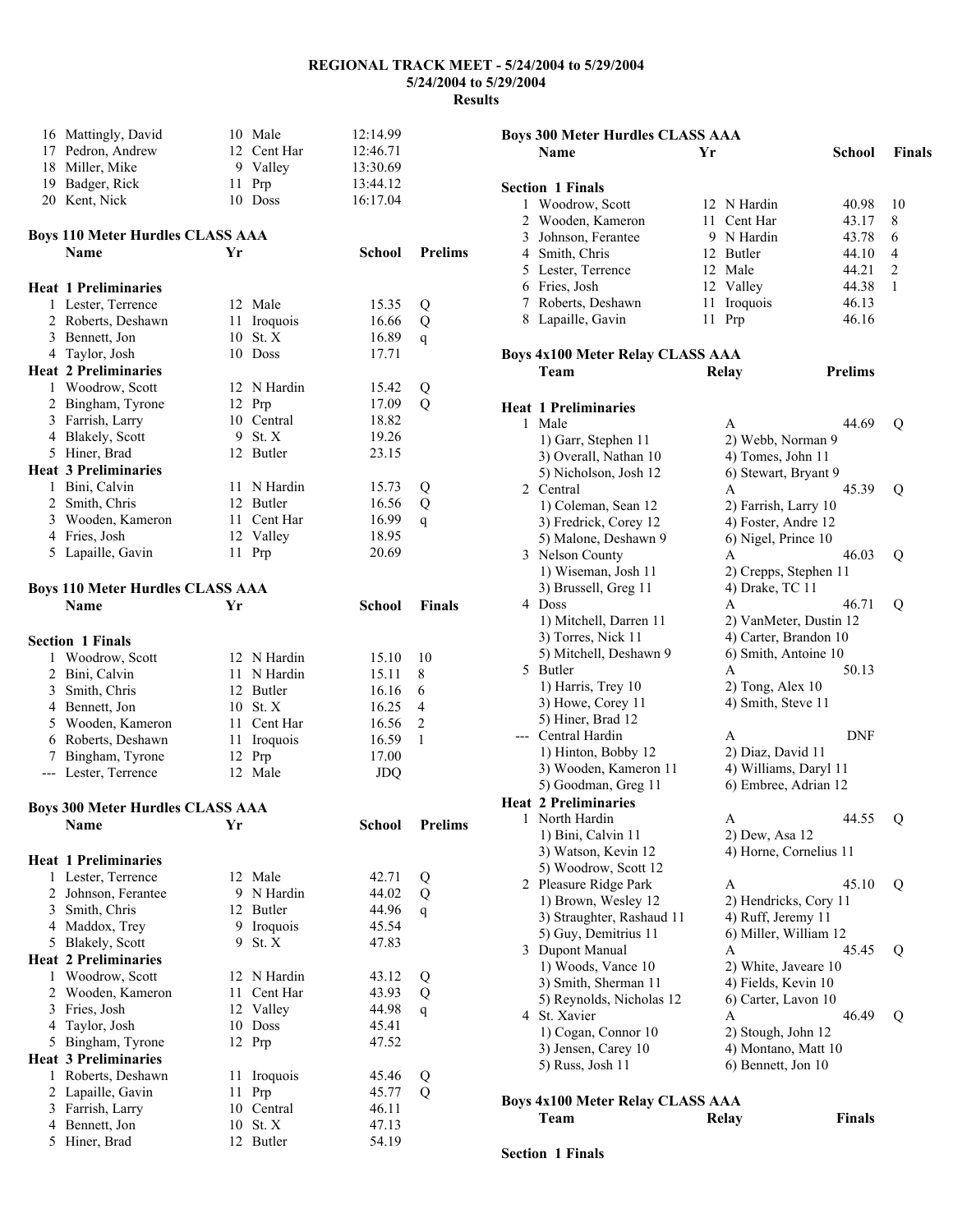| 1 | North Hardin              | A                      | 43.59 | 10             |
|---|---------------------------|------------------------|-------|----------------|
|   | 1) Bini, Calvin 11        | 2) Dew, Asa 12         |       |                |
|   | 3) Watson, Kevin 12       | 4) Woodrow, Scott 12   |       |                |
|   | 5) Horne, Cornelius 11    |                        |       |                |
| 2 | Male                      | A                      | 44.21 | 8              |
|   | 1) Garr, Stephen 11       | 2) Webb, Norman 9      |       |                |
|   | 3) Nicholson, Josh 12     | 4) Tomes, John 11      |       |                |
|   | 5) Overall, Nathan 10     | 6) Stewart, Bryant 9   |       |                |
| 3 | Central                   | A                      | 44.80 | 6              |
|   | 1) Coleman, Sean 12       | 2) Farrish, Larry 10   |       |                |
|   | 3) Fredrick, Corey 12     | 4) Foster, Andre 12    |       |                |
|   | 5) Malone, Deshawn 9      | 6) Nigel, Prince 10    |       |                |
| 4 | Pleasure Ridge Park       | A                      | 44.93 | 4              |
|   | 1) Brown, Wesley 12       | 2) Hendricks, Cory 11  |       |                |
|   | 3) Straughter, Rashaud 11 | 4) Ruff, Jeremy 11     |       |                |
|   | 5) Guy, Demitrius 11      | 6) Miller, William 12  |       |                |
| 5 | Dupont Manual             | A                      | 45.33 | $\overline{2}$ |
|   | 1) Woods, Vance 10        | 2) White, Javeare 10   |       |                |
|   | 3) Smith, Sherman 11      | 4) Fields, Kevin 10    |       |                |
|   | 5) Reynolds, Nicholas 12  | 6) Carter, Lavon 10    |       |                |
| 6 | Nelson County             | A                      | 45.50 | 1              |
|   | 1) Wiseman, Josh 11       | 2) Crepps, Stephen 11  |       |                |
|   | 3) Brussell, Greg 11      | 4) Drake, TC 11        |       |                |
| 7 | St. Xavier                | A                      | 46.30 |                |
|   | 1) Cogan, Connor 10       | 2) Stough, John 12     |       |                |
|   | 3) Jensen, Carey 10       | 4) Montano, Matt 10    |       |                |
|   | 5) Russ, Josh 11          | 6) Bennett, Jon 10     |       |                |
|   | <b>Doss</b>               | A                      | DNF   |                |
|   | 1) Mitchell, Darren 11    | 2) VanMeter, Dustin 12 |       |                |
|   | 3) Torres, Nick 11        | 4) Smith, Antoine 10   |       |                |
|   | 5) Mitchell, Deshawn 9    | 6) Carter, Brandon 10  |       |                |

# **Boys 4x200 Meter Relay CLASS AAA**

|               | Team                                                     | Relay                | <b>Prelims</b>          |   |
|---------------|----------------------------------------------------------|----------------------|-------------------------|---|
|               | <b>Heat 1 Preliminaries</b>                              |                      |                         |   |
| 1             | St. Xavier                                               | A                    | 1:33.52                 | O |
|               | 1) Spalding, Shawn 10                                    |                      | 2) Montano, Matt 10     |   |
|               | 3) Russ, Josh 11                                         | 4) Stough, John 12   |                         |   |
|               | 5) Boniakowski, Paul 11                                  | 6) Jensen, Carey 10  |                         |   |
|               | 2 Central                                                | A                    | 1:34.44                 | Q |
|               | 1) Coleman, Sean 12                                      | 2) Foster, Andre 12  |                         |   |
|               | 3) Farrish, Larry 10                                     |                      | 4) Fredrick, Corey 12   |   |
|               | 5) Mitchell, Fred 11                                     |                      |                         |   |
| $\mathcal{E}$ | John Hardin                                              | $\mathsf{A}$         | 1:34.63                 | О |
|               | 1) Daniels, Tyrone 12                                    | 2) Dean, Alex 11     |                         |   |
|               | 3) LeBlank, Nate 10                                      | 4) Vanie, James 10   |                         |   |
|               | 5) Cochran, Josh 12                                      | 6) Baker, Calvin 12  |                         |   |
|               | 4 Iroquois                                               | A                    | 1:39.08                 | Q |
|               | 1) Maddox, Trent 9                                       |                      | 2) Cooksey, Nehemiah 11 |   |
|               | 3) Roberts, Deshawn 11                                   | 4) Maddox, Trey 9    |                         |   |
|               | 5) Breckinridge, Jason 12                                |                      |                         |   |
|               | Heat 1 Preliminaries  (Boys 4x200 Meter Relay CLASS AAA) |                      |                         |   |
|               | Team                                                     | <b>Relay</b>         | <b>Prelims</b>          |   |
| ---           | Male                                                     | A                    | DQ                      |   |
|               | 1) Garr, Stephen 11                                      | 2) Webb, Norman 9    |                         |   |
|               | 3) Tomes, John 11                                        | 4) Stewart, Bryant 9 |                         |   |
|               | 5) Lester, Terrence 12                                   |                      |                         |   |
|               | <b>Heat 2 Preliminaries</b>                              |                      |                         |   |
| 1             | North Hardin                                             | А                    | 1:31.94                 | O |

|             | 5) Johnson, Ferantee 9   | 6) Johnson, James 11      |         |   |
|-------------|--------------------------|---------------------------|---------|---|
| $2^{\circ}$ | Central Hardin           | A                         | 1:32.75 | Q |
|             | 1) Cook, Bobby 10        | 2) Hinton, Bobby 12       |         |   |
|             | 3) Applewhite, Danilo 11 | 4) Taylor, Travell 10     |         |   |
|             | 5) Diaz, David 11        | 6) Williams, Daryl 11     |         |   |
| 3           | Pleasure Ridge Park      | A                         | 1:33.52 | Q |
|             | 1) Brown, Wesley 12      | 2) Hendricks, Cory 11     |         |   |
|             | 3) Ruff, Jeremy 11       | 4) Straughter, Rashaud 11 |         |   |
|             | 5) Miller, William 12    | 6) Lapaille, Gavin 11     |         |   |
| 4           | <b>Doss</b>              | A                         | 1:35.60 | Q |
|             | 1) Mitchell, Darren 11   | 2) Smith, Antoine 10      |         |   |
|             | 3) VanMeter, Dustin 12   | 4) Torres, Nick 11        |         |   |
|             | 5) Carter, Brandon 10    | 6) Mitchell, Deshawn 9    |         |   |
| 5.          | Butler                   | A                         | 1:42.13 |   |
|             | 1) Brown, Cecil 12       | 2) Harris, Trey 10        |         |   |
|             | $3)$ Tong, Alex 10       | 4) Smith, Steve 11        |         |   |
|             | 5) Smith, Chris 12       | 6) Howe, Corey 11         |         |   |
| 6           | Nelson County            | A                         | 1:45.34 |   |
|             | 1) Stone, Brandon 11     | 2) Durbin, Blake 8        |         |   |
|             | 3) Goode, Derek 11       | 4) Ennis, Jeremiah 11     |         |   |
|             | 5) Weber, Adam 9         |                           |         |   |
|             | Dupont Manual            | A                         | DQ      |   |
|             | 1) Woods, Vance 10       | 2) White, Javeare 10      |         |   |
|             | 3) Smith, Sherman 11     | 4) Fields, Kevin 10       |         |   |
|             | 5) Reynolds, Nicholas 12 | 6) Carter, Lavon 10       |         |   |

#### **Boys 4x200 Meter Relay CLASS AAA Team Relay Finals**

|   | <b>Section 1 Finals</b>  |                           |         |                |
|---|--------------------------|---------------------------|---------|----------------|
|   | 1 North Hardin           | A                         | 1:31.72 | 10             |
|   | 1) Bini, Calvin 11       | 2) Dew, Asa 12            |         |                |
|   | 3) Guions, Demetrius 12  | 4) Watson, Kevin 12       |         |                |
|   | 5) Johnson, Ferantee 9   | 6) Johnson, James 11      |         |                |
|   | 2 Central Hardin         | A                         | 1:32.47 | 8              |
|   | 1) Cook, Bobby 10        | 2) Hinton, Bobby 12       |         |                |
|   | 3) Applewhite, Danilo 11 | 4) Taylor, Travell 10     |         |                |
|   | 5) Diaz, David 11        | 6) Williams, Daryl 11     |         |                |
|   | 3 St. Xavier             | A                         | 1:33.47 | 6              |
|   | 1) Spalding, Shawn 10    | 2) Montano, Matt 10       |         |                |
|   | 3) Russ, Josh 11         | 4) Stough, John 12        |         |                |
|   | 5) Boniakowski, Paul 11  | 6) Jensen, Carey 10       |         |                |
|   | 4 Central                | A                         | 1:34.03 | 4              |
|   | 1) Coleman, Sean 12      | 2) Foster, Andre 12       |         |                |
|   | 3) Farrish, Larry 10     | 4) Fredrick, Corey 12     |         |                |
|   | 5) Mitchell, Fred 11     |                           |         |                |
|   | 5 John Hardin            | A                         | 1:34.68 | $\overline{c}$ |
|   | 1) Daniels, Tyrone 12    | 2) Dean, Alex 11          |         |                |
|   | 3) LeBlank, Nate 10      | 4) Vanie, James 10        |         |                |
|   | 5) Cochran, Josh 12      | 6) Baker, Calvin 12       |         |                |
|   | 6 Pleasure Ridge Park    | A                         | 1:35.75 | 1              |
|   | 1) Lapaille, Gavin 11    | 2) Hendricks, Cory 11     |         |                |
|   | 3) Ruff, Jeremy 11       | 4) Straughter, Rashaud 11 |         |                |
|   | 5) Miller, William 12    | 6) Brown, Wesley 12       |         |                |
| 7 | Doss                     | A                         | 1:37.51 |                |
|   | 1) Carter, Brandon 10    | 2) Smith, Antoine 10      |         |                |
|   | 3) VanMeter, Dustin 12   | 4) Torres, Nick 11        |         |                |
|   | 5) Mitchell, Darren 11   | 6) Mitchell, Deshawn 9    |         |                |
|   |                          |                           |         |                |

## **Boys 4x400 Meter Relay CLASS AAA**

| Team | Relay | <b>Finals</b> |
|------|-------|---------------|
|      |       |               |

## 1) Bini, Calvin 11 2) Dew, Asa 12<br>3) Guions, Demetrius 12 4) Watson, Kevin 12 3) Guions, Demetrius 12

## **Section 1**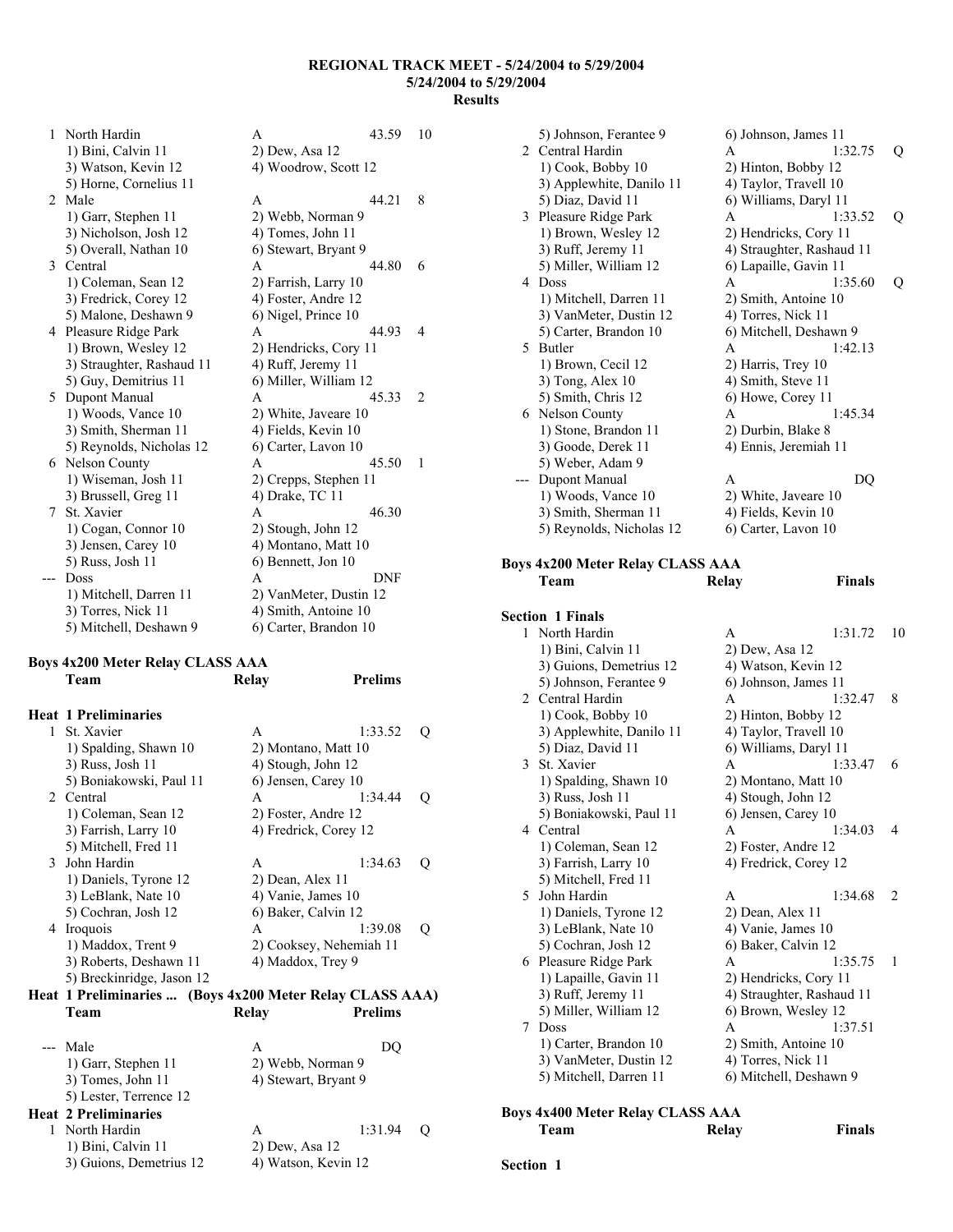1 Butler A 3:52.93 1) Brown, Cecil 12 2) Smith, Chris 12  $3)$  Smith, Steve 11  $\qquad \qquad$  4) Tong, Alex 10 5) Thornsberry, Jason 11 2 Valley A 3:55.23 1) Hamrick, Matt 12 2) Fries, Josh 12 3) Edwards, Sam 12 4) Boccieri, Paul 12 5) Berding, Mike 11 3 Nelson County A 3:55.59 1) Weber, Adam 9 2) Ennis, Jeremiah 11 3) Drake, TC 11 4) Wiseman, Josh 11 4 Central A 3:59.40 1) Mitchell, Fred 11 2) Malone, Deshawn 9 3) Valentine, Manual 9 4) White, Brian 12 5 Pleasure Ridge Park A 4:01.51 1) Bingham, Tyrone 12 2) Buchanan, Andrew 11 3) Straughter, Rashaud 11 4) Lapaille, Gavin 11 5) Oestringer, Sean 11 6) Edwards, Tim 9 **Section 2**  1 Central Hardin A 3:27.78 10 1) Cook, Bobby 10 2) Taylor, Travell 10 3) Applewhite, Danilo 11 4) Hinton, Bobby 12 5) Priddy, Wesley 12 6) Wooden, Kameron 11 2 St. Xavier A 3:29.58 8 1) Boniakowski, Paul 11 2) Jensen, Carey 10 3) Pyles, Brian 12 4) Spalding, Shawn 10 5) Montano, Matt 10 6) Schardein, Spencer 10 3 John Hardin A 3:30.59 6 1) Cochran, Josh 12 2) Daniels, Tyrone 12 3) Vanie, James 10 4) Warsaw, Phillip 11 5) LeBlank, Nate 10 6) Swartz, Caleb 11 4 North Hardin A 3:34.06 4 1) Guions, Demetrius 12 2) Micka, Patrick 12 3) Woodrow, Scott 12 4) Johnson, James 11 5) Salazar, Travis 12 6) Greene, Jason 9 5 Dupont Manual A 3:35.64 2 1) Gordon, Graham 12 2) Rothschild, Daniel 12 3) Reynolds, Nicholas 12 4) Calebs, Ben 11 5) Smith, Sherman 11 6) Haworth, Michael 12 **Section 2 ... (Boys 4x400 Meter Relay CLASS AAA) Team Relay Finals** 

| 6 | Male                   | А                      | 3:35.78                |  |
|---|------------------------|------------------------|------------------------|--|
|   | 1) Pleasant, Rex 12    | 2) Nicholson, Josh 12  |                        |  |
|   | 3) Tomes, John 11      | 4) Lester, Terrence 12 |                        |  |
|   | 5) Bauer, Brandon 11   | $6)$ Housum, TJ 11     |                        |  |
|   | 7 Meade County         | A                      | 3:43.75                |  |
|   | 1) Hall, Chris 12      | 2) Hatfield, Jordan 12 |                        |  |
|   | 3) Miller, James 9     |                        | 4) Thompson, Nathan 10 |  |
|   | 5) Moorman, Tony 11    | 6) Druien, Andrew 9    |                        |  |
| 8 | Doss                   | А                      | 3:46.69                |  |
|   | 1) Miller, Bryan 12    |                        | 2) VanMeter, Dustin 12 |  |
|   | 3) Smith, Antoine 10   | 4) Torres, Nick 11     |                        |  |
|   | 5) Mitchell, Darren 11 |                        |                        |  |

## **Boys 4x800 Meter Relay CLASS AAA Team Relay Finals**

| <b>Section 1</b> |                     |                    |                          |      |  |  |
|------------------|---------------------|--------------------|--------------------------|------|--|--|
| 1 St. Xavier     |                     | A                  | 8:15.24                  | - 10 |  |  |
|                  | 1) Blum, Matt $10$  |                    | 2) Burnett, James 12     |      |  |  |
|                  | 3) Semones, Rick 12 | 4) Pyles, Brian 12 |                          |      |  |  |
|                  | 5) McLain, Scott 10 |                    | 6) Schardein, Spencer 10 |      |  |  |

2 John Hardin A 8:18.19 8 1) Cochran, Josh 12 2) Daniels, Tyrone 12 3) Warsaw, Phillip 11 4) Swartz, Caleb 11 5) Riordan, David 10 3 Dupont Manual A 8:27.55 6 1) Schuler, John 12 2) Rothschild, Daniel 12 3) Gordon, Graham 12 4) Haworth, Michael 12 5) Fuchs, Drew 10 6) Parks, Jason 10 4 Male A 8:31.30 4 1) Bauer, Brandon 11 2) Griffin, Charles 12 3) Pleasant, Rex 12 4) Smalley, Justin 9 5) Mattingly, David 10 6) Smalley, Kenny 11 5 Meade County A 8:33.18 2 1) Hall, Chris 12 2) Hatfield, Jordan 12 3) Thompson, Nathan 10 4) Moorman, Tony 11 5) Stone, Jeff 11 6) Miller, James 9 6 North Hardin A 8:35.09 1 1) Wright, Ben 10 2) Johnson, James 11 3) Taylor, Reggie 11 4) Micka, Patrick 12 5) Hamm, Craig 12 7 Central Hardin A 8:46.86 1) Priddy, Wesley 12 2) Walker, Dakota 10 3) Maciuba, Joe 10 4) Zoeller, Jordan 10 5) Sanders, Jared 12 6) Pedron, Andrew 12 8 Butler A 8:57.34 1) Price, Addison 9 2) Thornsberry, Jason 11 3) Wigge, Kaelin 9 4) Bobbitt, Justin 10 9 Pleasure Ridge Park A 9:18.91 1) Bauder, Daniel 10 2) Buchanan, Andrew 11 3) Zimmerman, Curt 10 4) Oestringer, Sean 11 5) Badger, Rick 11 6) Guy, Demitrius 11 10 Nelson County A 9:46.75 1) Gies, Blake 12 2) Duggin, Glenn 10 3) Stearns, Greg 10 4) Loch, Sam 9 5) Richmond, Tanner 9 11 Valley A 10:13.69 1) Whitson, Buddy 9 2) Miller, Mike 9 3) Berding, Mike 11 4) Boccieri, Paul 12 5) Lawson, Jamal 9

|     | Women - CLASS AAA - Team Rankings - 18 Events Scored |     |  |  |  |
|-----|------------------------------------------------------|-----|--|--|--|
|     | 1) NORTH HARDIN                                      | 126 |  |  |  |
| 2)  | <b>CENTRAL</b>                                       | 88  |  |  |  |
|     | 3) DUPONT MANUAL                                     | 73  |  |  |  |
| 4)  | JOHN HARDIN                                          | 62  |  |  |  |
| 5)  | MALE                                                 | 55  |  |  |  |
| 6)  | Butler                                               | 48  |  |  |  |
|     | 7) CENTRAL HARDIN                                    | 31  |  |  |  |
| 8). | <b>VALLEY</b>                                        | 16  |  |  |  |
|     | 9) MEADE COUNTY                                      | 13  |  |  |  |
|     | 10) Bullitt Central                                  | 11  |  |  |  |
|     | 11) PLEASURE RIDGE PARK                              |     |  |  |  |
| 12) | <b>IROQUOIS</b>                                      |     |  |  |  |
|     | 13) NELSON COUNTY                                    |     |  |  |  |

Men - CLASS AAA - Team Rankings - 18 Events Scored 1) ST. XAVIER 144